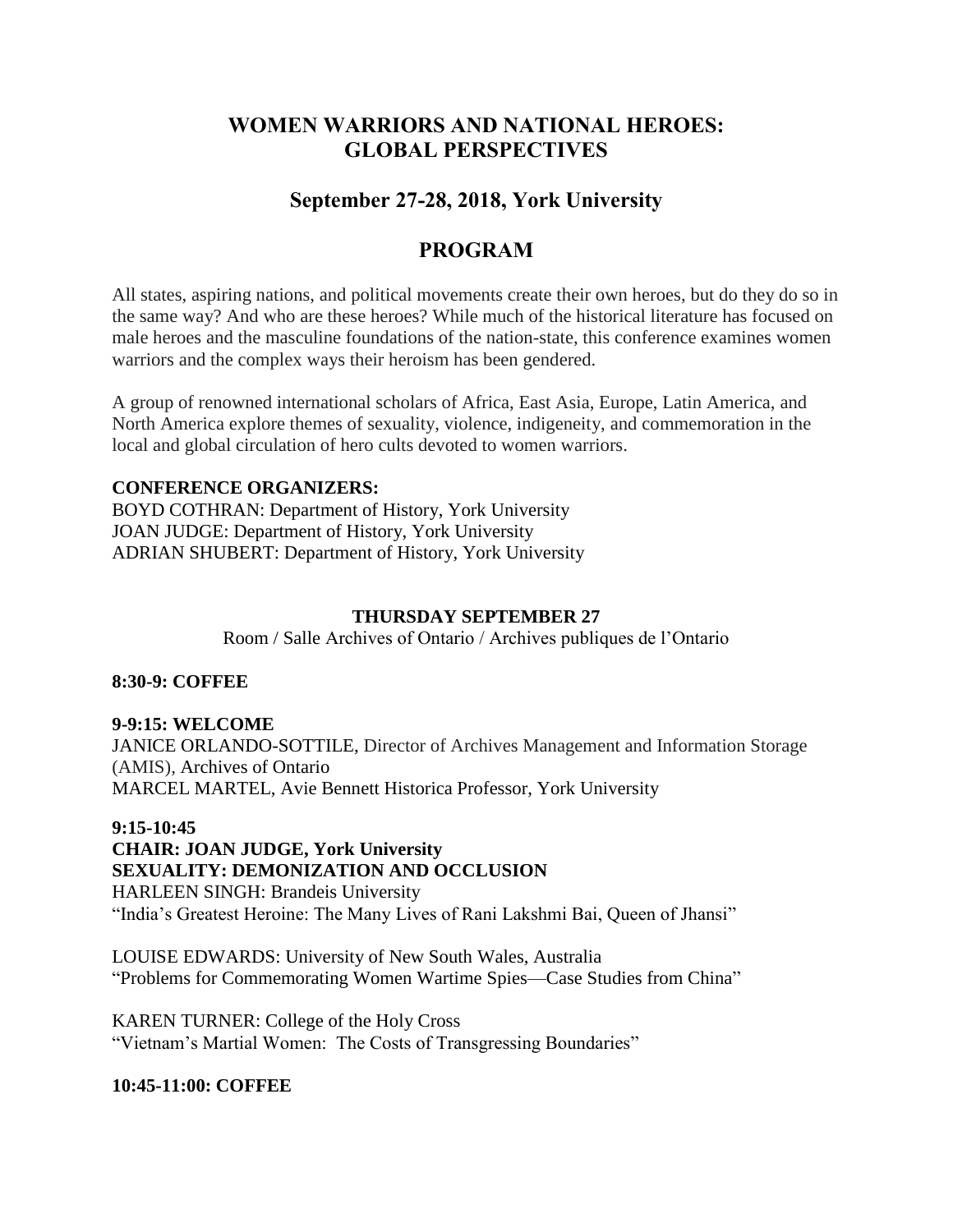### **11:00-12:45 CHAIR: PABLO IDAHOSA, York University ERASURES: SOCIAL AND GENDER ATTRIBUTES** RURAMISAI CHARUMBIRA: University of Bern, Switzerland "Nehanda of Zimbabwe in History and Memory"

#### GABRIELA CANO: El Colegio de México

"The Feminization of Amelio/A Robles in the Hero and Heroine Cults of the Mexican Revolution"

EMILIE PIGEON, University of Ottawa, CAROLYN PODRUCHNY: York University "Brave and efficient during the fight": Metis Women, Warfare, and Diplomacy on the Northern Plains of North America

NEREA ARESTI: Universidad del País Vasco/Euskal Herriko Unibertsitatea "Women Warriors or Mothers of the Fatherland: Hero Cult and Gender in Basque Nationalism"

### **LUNCH 12:45-2:00**

## **2:00-3:30**

## **CHAIR: BOYD COTHRAN, York University VIOLENCE: PROBLEMATIZED AND SANITIZED**

MARILYN BOOTH: University of Oxford "Jeanne d'Arc, Arab Hero? Warrior Women and the Articulation of Feminine Political Authority in the Age of High Colonialism"

Gabriel CID: Universidad Diego Portales, Chile "The 'Amazons' to the Pantheon? Women Warriors, Nationalism and Hero Cult in Chile and Peru (19th And 20th Centuries)"

Marcia YONEMOTO: University of Colorado Boulder "Murderous Daughters as 'Exemplary Women': Filial Piety, Revenge, and Heroism in Early Modern and Modern Japan"

### **5:00: RECEPTION**

### **5:30: DINNER**

### **FRIDAY SEPTEMBER 28**

Room / Salle Archives of Ontario / Archives publiques de l'Ontario

### **9-9:30: COFFEE**

**9:30-11:00 CHAIR: ADRIAN SHUBERT, York University MULTIMEDIA REFRACTIONS**